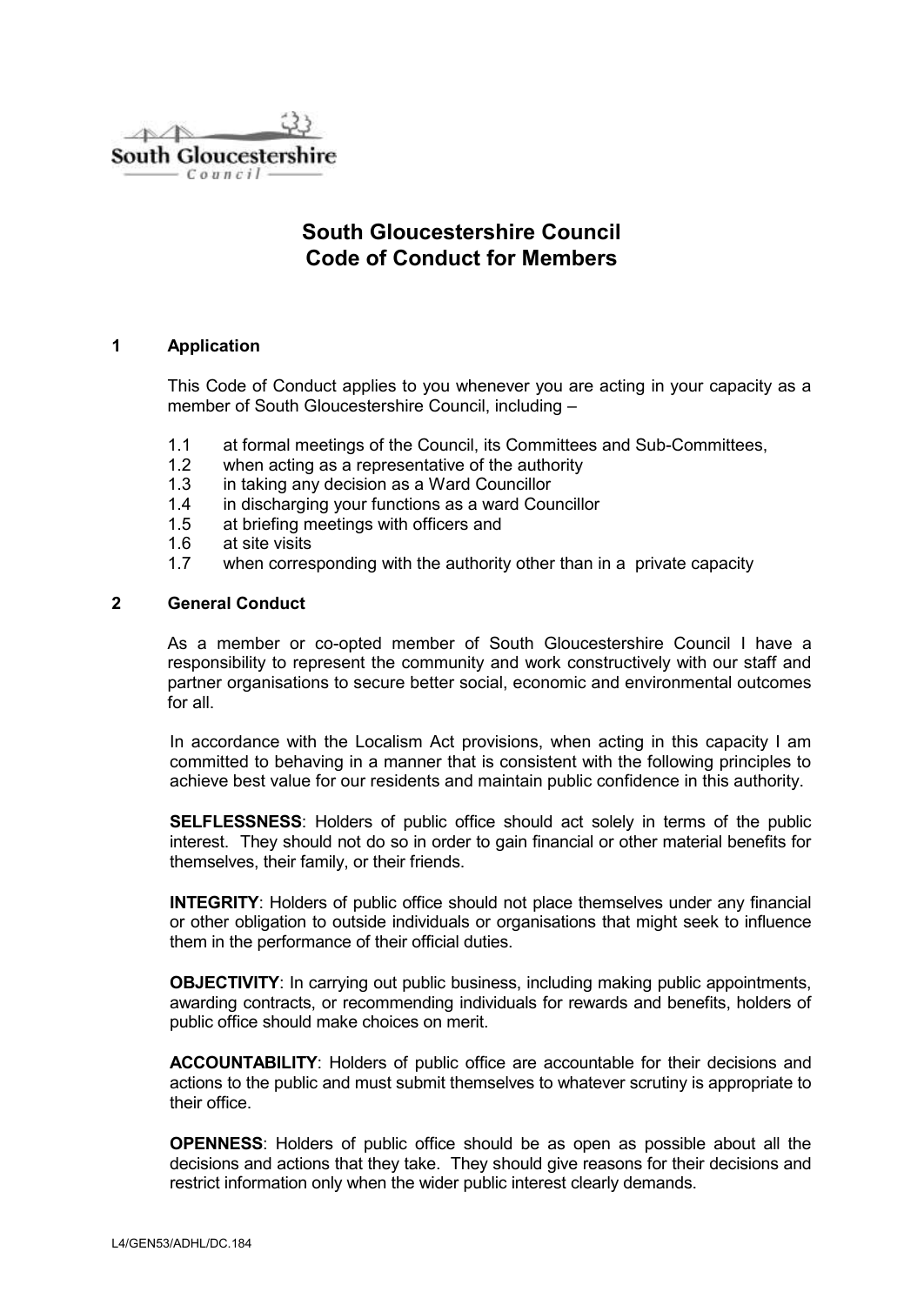**HONESTY**: Holders of public office have a duty to declare any private interests relating to their public duties and to take steps to resolve any conflicts arising in a way that protects the public interest.

**LEADERSHIP**: Holders of public office should promote and support these principles by leadership and example.

As a Member of South Gloucestershire Council*,* my conduct will in particular address the statutory principles of the code of conduct by:

- Championing the needs of residents the whole community and in a special way my constituents, including those who did not vote for me.
- Dealing with representations or enquiries from residents, members of our communities and visitors fairly, appropriately and impartially.
- Not allowing other pressures, including the financial interests of myself or others connected to me, to deter me from pursuing constituents' casework, the interests of the Authority's area or the good governance of the authority in a proper manner.
- Exercising independent judgement and not compromising my position by placing myself under obligations to outside individuals or organisations who might seek to influence the way I perform my duties as a member/co-opted member of this authority.
- Listening to the interests of all parties, including relevant advice from statutory and other professional officers, taking all relevant information into consideration, remaining objective and making decisions on merit.
- Being accountable for my decisions and co-operating when scrutinised internally and externally, including by local residents.
- Contributing to making this authority's decision-making processes as open and transparent as possible to enable residents to understand the reasoning behind those decisions and to be informed when holding me and other members to account but restricting access to information when the wider public interest or the law requires it
- Behaving in accordance with all our legal obligations, alongside any requirements contained within this authority's policies, protocols and procedures, including on the use of the Authority's resources.
- Valuing my colleagues and staff and engaging with them in an appropriate manner and one that underpins the mutual respect between us that is essential to good local government.
- Always treating people with respect, including the organisations and public I engage with and those I work alongside.
- Not bullying or harassing any other person.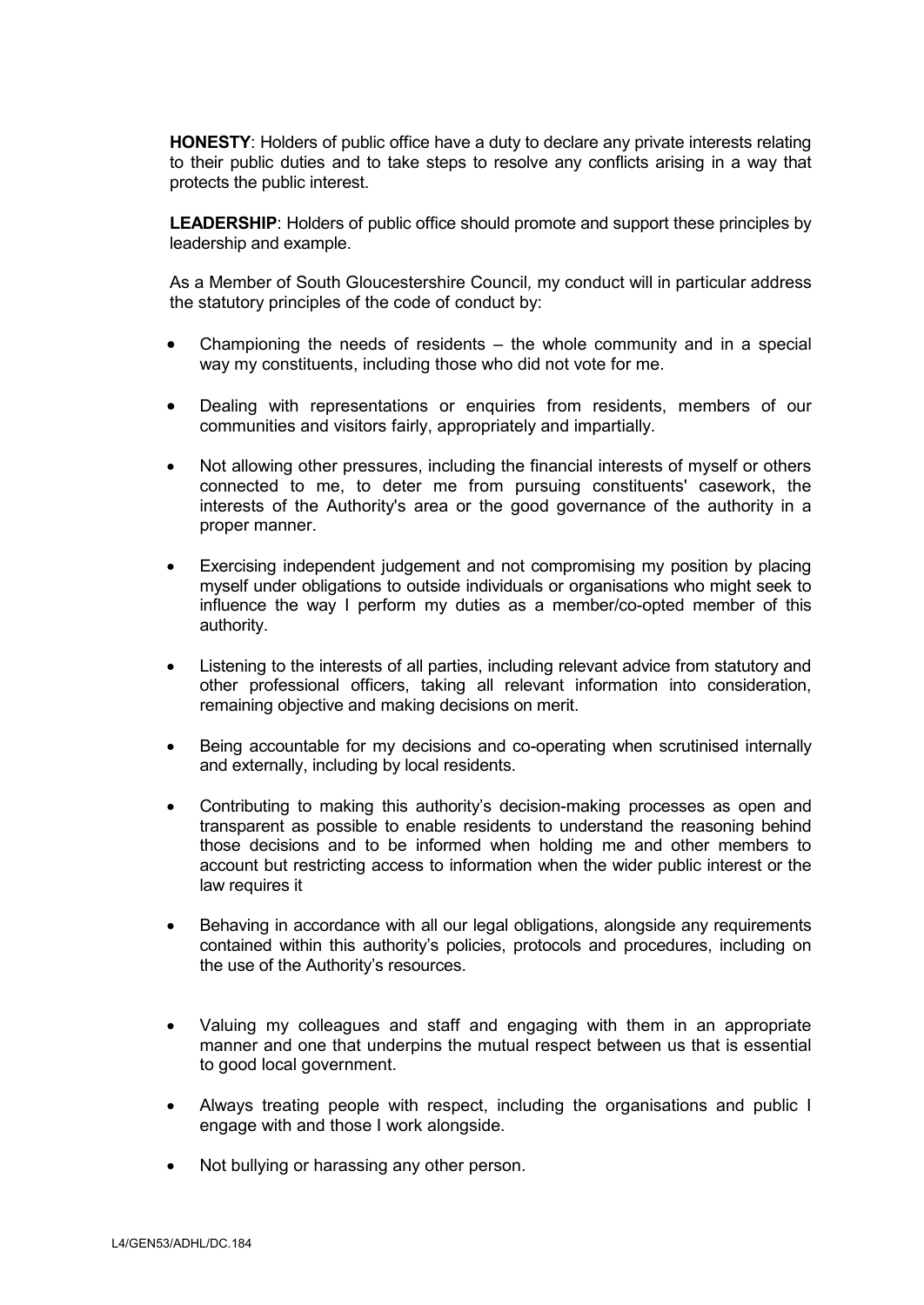[Bullying and harassment means any unwanted behaviour that makes someone feel intimidated, degraded, humiliated or offended. It is not necessarily always obvious or apparent to others.

Bullying or harassment can be between two individuals or it may involve groups of people. It might be obvious or it might be insidious. It may be persistent or an isolated incident. It can occur as a result of any form of contact, (verbal or written) examples of how bullying or harassment might occur includes via written communications, by phone, email, via social media or face-to-face .

Examples of bullying / harassing behaviour could include:

- spreading malicious rumours, or insulting someone
- exclusion or victimisation
- unfair treatment
- deliberately undermining a competent worker by constant criticism].

The above are examples of how bullying or harassment may occur and of what may constitute bullying or harassment. The examples are not exhaustive.

 Providing leadership through behaving in accordance with these principles when championing the interests of the community with other organisations as well as within this authority.

#### **3 Disclosable Pecuniary Interests (DPIs)**

You must -

- 3.1 comply with the statutory requirements to register, disclose and withdraw from participating in respect of any matter in which you have a disclosable pecuniary interest
- 3.2 ensure that your register of interests is kept up to date and notify the Monitoring Officer in writing within 28 days of becoming aware of any change in respect of your disclosable pecuniary interests
- 3.3 make verbal declaration of the existence and nature of any disclosable pecuniary interest at any meeting at which you are present at which an item of business which affects or relates to the subject matter of that interest is under consideration, at or before the consideration of the item of business or as soon as the interest becomes apparent and leave the room for the duration of the debate and the vote on the item of business which affects or relates to the interest.
- 3.4 "Meeting" means any meeting organised by or on behalf of the authority, including –
	- 3.4.1 any meeting of the Council, or a Committee or Sub-Committee of **Council**
	- 3.4.2 any meeting of the Cabinet and any Committee of the Cabinet
	- 3.4.3 in taking a decision as a Ward Councillor
	- 3.4.4 at any briefing by officers; and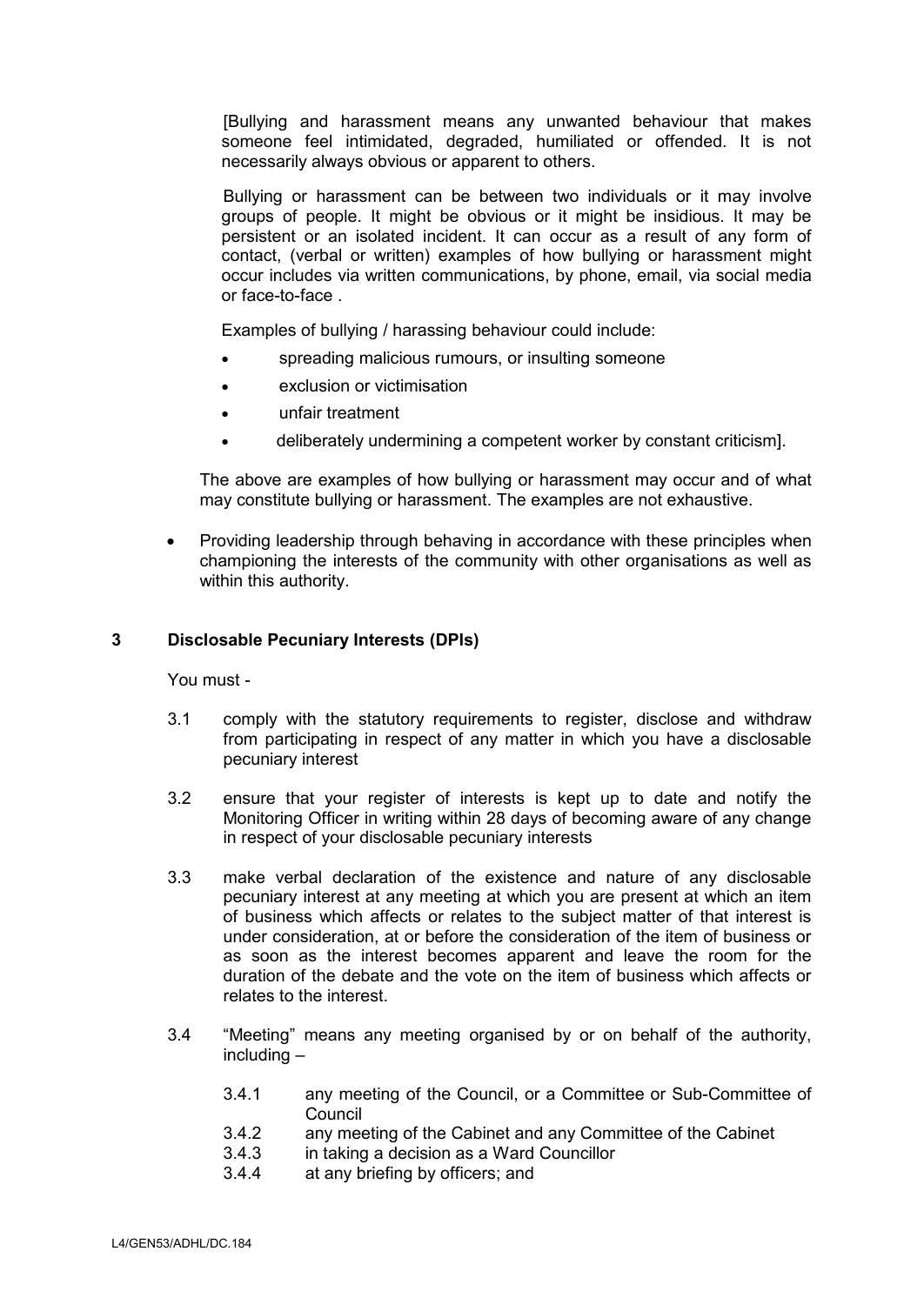3.4.5 at any site visit to do with business of the authority

# **4 Other Interests**

- 4.1 In addition to the requirements of Paragraph 3, if you attend any meeting which includes Council, Committee, Sub-Committee or Joint Committee of Council (but which for the avoidance of doubt does not include informal meetings with officers or member briefings)at which any item of business is to be considered and you are aware that you have a "non-disclosable pecuniary interest or non-pecuniary interest" in that item, you must make verbal declaration of the existence and nature of that interest at or before the consideration of the item of business or as soon as the interest becomes apparent and leave the room for the duration of the debate and the vote on the item of business which affects or relates to the interest.
- 4.2 You have a "non-disclosable pecuniary interest or non-pecuniary interest" in an item of business of your authority where –
	- 4.2.1 a decision in relation to that business might reasonably be regarded as affecting the well-being or financial standing of you or a member of your family or a person or body with whom you have a close association to a greater extent than it would affect the majority of the Council Tax payers, ratepayers or inhabitants of the ward or electoral area for which you have been elected or otherwise of the authority's administrative area, or
	- 4.2.2 it relates to or is likely to affect any of the interests listed in the Table in the Appendix to this Code, but in respect of a member of your family (other than a "relevant person") or a person with whom you have a close association

and that interest is not a disclosable pecuniary interest.

For the avoidance of doubt a report by a Member to Council, Committee, Sub Committee on the activities of an outside body to which they are appointed by Council, will not constitute a breach of the Code of Conduct, provided that the report does not require a decision that affects the wellbeing or financial position of that organisation

# **5 Gifts and Hospitality**

- 5.1 You must, within 28 days of receipt, notify the Monitoring Officer in writing of any gift, benefit or hospitality with a value in excess of £50 or totalling £100 over a year from a single source which you have accepted as a member from any person or body other than the authority.
- 5.2 The Monitoring Officer will place your notification on a public register of gifts and hospitality.
- 5.3 This duty to notify the Monitoring Officer does not apply where the gift, benefit or hospitality comes within any description approved by the authority for this purpose.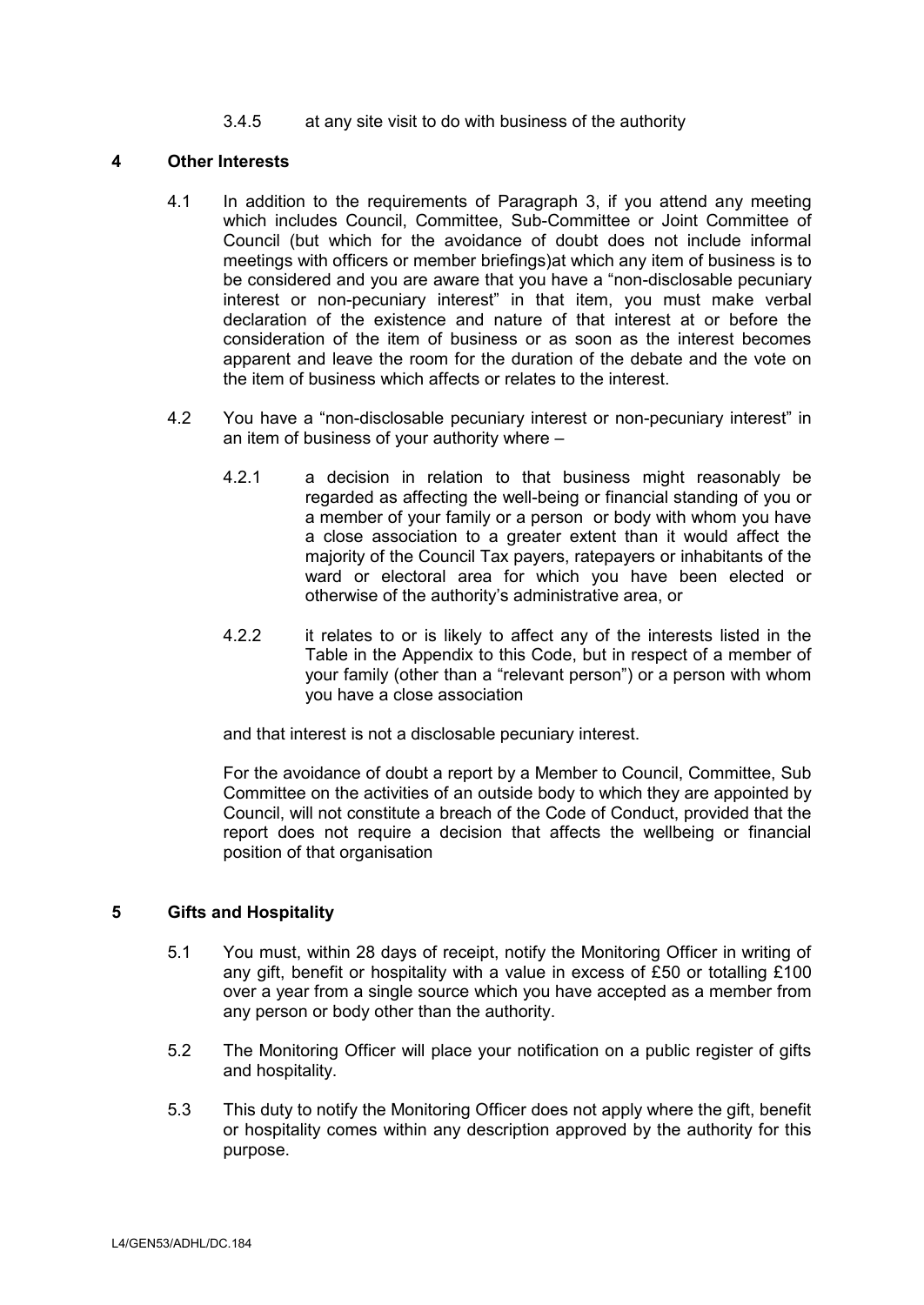# **Disclosable Pecuniary Interests (DPIs)**

The duties to register, disclose and not to participate in respect of any matter in which a member has a Disclosable Pecuniary Interest are set out in Chapter 7 of the Localism Act 2011.

Disclosable pecuniary interests are defined in the Relevant Authorities (Disclosable Pecuniary Interests) Regulations 2012 as follows –

| <b>Interest</b>                                      | <b>Prescribed description</b>                                                                                                                                                                                                                                                                                                                                                                                                                 |
|------------------------------------------------------|-----------------------------------------------------------------------------------------------------------------------------------------------------------------------------------------------------------------------------------------------------------------------------------------------------------------------------------------------------------------------------------------------------------------------------------------------|
| Employment, office, trade, profession or<br>vacation | Any employment, office, trade, profession or vocation<br>carried on for profit or gain.                                                                                                                                                                                                                                                                                                                                                       |
| Sponsorship                                          | Any payment or provision of any other financial benefit<br>(other than from the relevant authority) made or<br>provided within the relevant period in respect of any<br>expenses incurred by M in carrying out duties as a<br>member, or towards the election expenses of M.<br>This includes any payment or financial benefit from a<br>trade union within the meaning of the Trade Union and<br>Labour Relations (Consolidation) Act 1992). |
| Contracts                                            | Any contract which is made between the relevant<br>person (or a body in which the relevant person has a<br>beneficial interest) and the relevant authority-<br>(a) under which goods or services are to be provided<br>or works are to be executed; and<br>(b) which has not been fully discharged.                                                                                                                                           |
| Land                                                 | Any beneficial interest in land which is within the area<br>of the relevant authority.                                                                                                                                                                                                                                                                                                                                                        |
| Licences                                             | Any licence (alone or jointly with others) to occupy<br>land in the area of the relevant authority for a month or<br>longer.                                                                                                                                                                                                                                                                                                                  |
| Corporate tenancies                                  | Any tenancy where (to M's knowledge)-<br>(a) the landlord is the relevant authority; and<br>(b) the tenant is a body in which the relevant person<br>has a beneficial interest.                                                                                                                                                                                                                                                               |
| <b>Securities</b>                                    | Any beneficial interest in securities of a body where-<br>(a) that body (to M's knowledge) has a place of<br>business or land in the area of the relevant authority;<br>and<br>(b) either-                                                                                                                                                                                                                                                    |
|                                                      | (i) the total nominal value of the securities exceeds<br>£25,000 or one hundredth of the total issued share<br>capital of that body; or                                                                                                                                                                                                                                                                                                       |